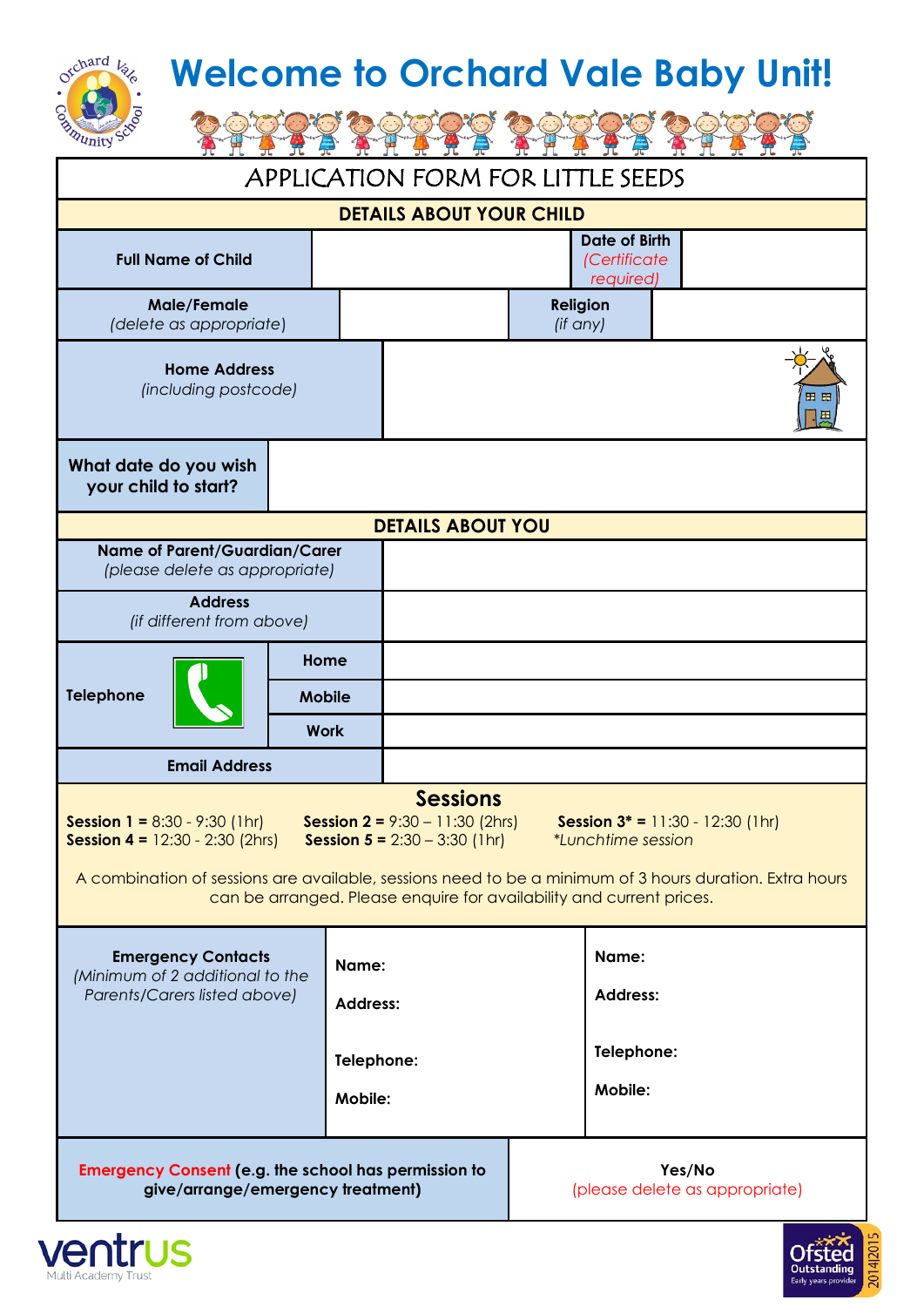| <b>Details of Siblings</b>                                                                                                                                                                                                                                                                                                                           |                      |                               |  |  |  |
|------------------------------------------------------------------------------------------------------------------------------------------------------------------------------------------------------------------------------------------------------------------------------------------------------------------------------------------------------|----------------------|-------------------------------|--|--|--|
| <b>Name</b>                                                                                                                                                                                                                                                                                                                                          | <b>Date of Birth</b> | <b>School (if applicable)</b> |  |  |  |
|                                                                                                                                                                                                                                                                                                                                                      |                      |                               |  |  |  |
|                                                                                                                                                                                                                                                                                                                                                      |                      |                               |  |  |  |
|                                                                                                                                                                                                                                                                                                                                                      |                      |                               |  |  |  |
|                                                                                                                                                                                                                                                                                                                                                      |                      |                               |  |  |  |
|                                                                                                                                                                                                                                                                                                                                                      | <b>GP's Name</b>     |                               |  |  |  |
| <b>Medical History</b>                                                                                                                                                                                                                                                                                                                               | <b>Address</b>       |                               |  |  |  |
|                                                                                                                                                                                                                                                                                                                                                      | <b>Telephone</b>     |                               |  |  |  |
| Does your child have any medical conditions you would like to tell us about? (please give details)                                                                                                                                                                                                                                                   |                      |                               |  |  |  |
|                                                                                                                                                                                                                                                                                                                                                      |                      |                               |  |  |  |
| Does your child have any dietary requirements? (please give details)                                                                                                                                                                                                                                                                                 |                      |                               |  |  |  |
| Will your child be attending any other Childcare Provider whilst at Orchard Vale? (if so, please provide                                                                                                                                                                                                                                             |                      |                               |  |  |  |
|                                                                                                                                                                                                                                                                                                                                                      | details)             |                               |  |  |  |
|                                                                                                                                                                                                                                                                                                                                                      |                      |                               |  |  |  |
| Which School will your child be attending?                                                                                                                                                                                                                                                                                                           |                      |                               |  |  |  |
| Does your child have a spe-                                                                                                                                                                                                                                                                                                                          |                      |                               |  |  |  |
| cial toy or comforter?                                                                                                                                                                                                                                                                                                                               |                      |                               |  |  |  |
| Does your child have a<br>favourite toy or comforter?                                                                                                                                                                                                                                                                                                |                      |                               |  |  |  |
| Please remember the ETHOS of Orchard Vale School is to make the environment safer and healthier for<br>us all. Please indicate what mode of transport you will be using to come to school:                                                                                                                                                           |                      |                               |  |  |  |
|                                                                                                                                                                                                                                                                                                                                                      |                      |                               |  |  |  |
|                                                                                                                                                                                                                                                                                                                                                      |                      |                               |  |  |  |
| Car                                                                                                                                                                                                                                                                                                                                                  | <b>Bus</b>           | <b>Walk</b>                   |  |  |  |
| If you need to drive your child to school please park safely and with consideration for our neighbours.<br>Park away from our school entrance and do not obstruct driveways. Parking on the cycle lane and on<br>the yellow painted bus stop is a traffic offence and a hazard. Abiding by these guidelines will help us<br>keep your children safe. |                      |                               |  |  |  |
| Who will be bringing/collecting your child?                                                                                                                                                                                                                                                                                                          |                      |                               |  |  |  |
| (any changes should be notified to the nursery nurse before<br>the start of the session or by calling the office on 01271 375074)                                                                                                                                                                                                                    |                      |                               |  |  |  |